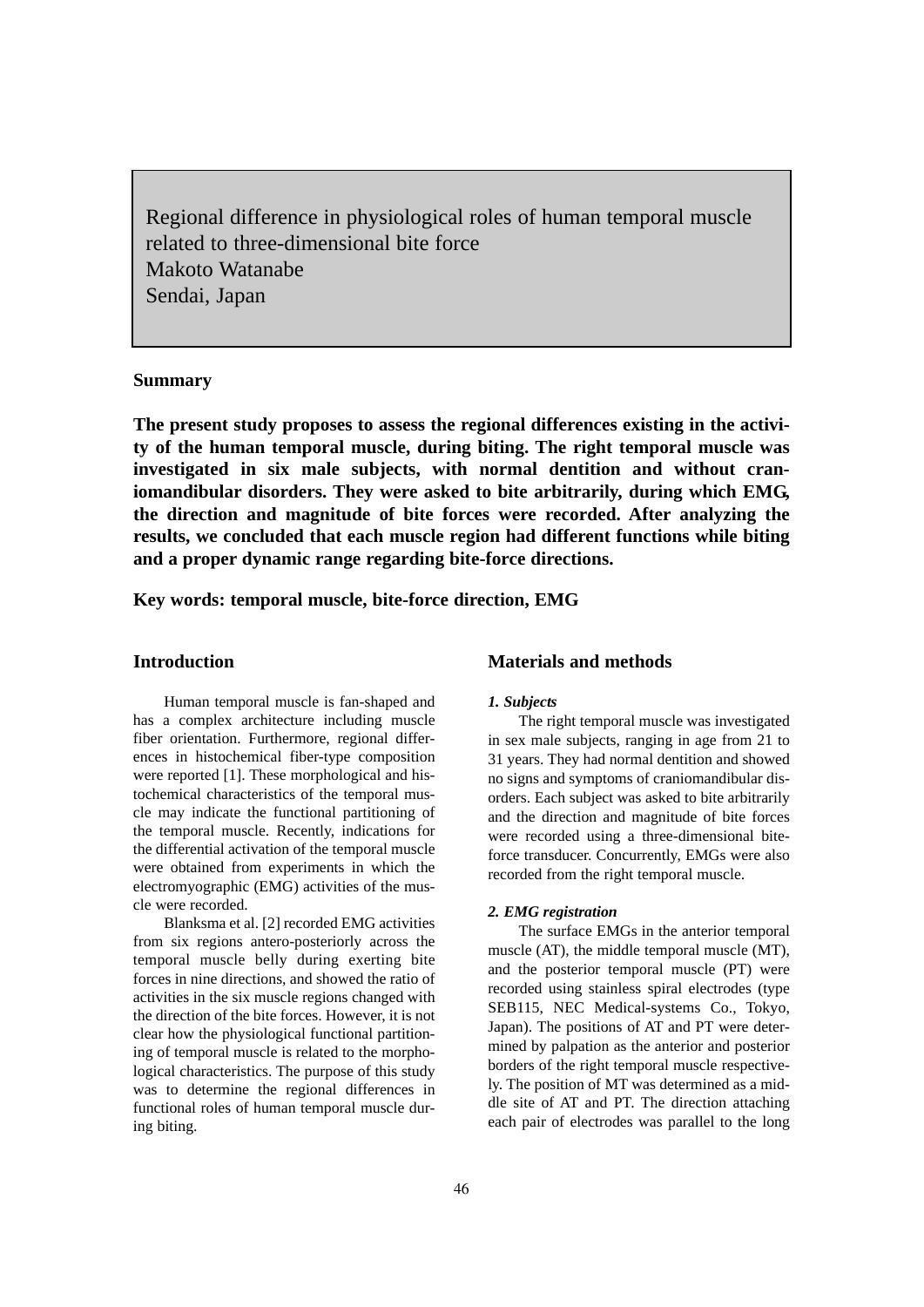axis of the muscle fibers. The bandwidth for EMGs recording was from 20 to 1,500 Hz. The amplified EMGs were recorded onto a magnetic

tape and provided for the following data analysis.

#### *3. Bite-force registration*

Bite force was recorded three-dimensionally with a custom-made threedimensional bite-force transducer [3]. This device consists of a pair of metal occlusal clutches; a maxillary clutch with three miniature force transducers (type PS-100KAM294,

KYOWA Electronic Instruments Co., Tokyo, Japan), and a mandibular clutch with a bearingball appropriately placed against the transducers. The device was fixed on the upper and lower posterior teeth in the tapping position [4], with the inter-incisal distance less than 3 mm. The range for recording bite-force direction was from 39 degrees anteriorly to 39 degrees posteriorly, and 39 degrees in the left to 39 degrees in the right. Bite-force direction was defined as the angle against the perpendicular line to the FH plane. The signals from the bite-force transducers were amplified (type 6M82, San-ei Co., Tokyo, Japan), simultaneously recorded on a magnetic tape with EMGs (type XR7000, TEAC Co., Tokyo, Japan).

#### *4. Data analysis*

The analog data of EMGs and bite force were digitized (2,000 samples/sec). The average integrated EMG values and the average magnitude and direction of bite forces were calculated when the bite-force magnitude and direction were within  $80 \pm 2.5$  N and  $2^{\circ}$  respectively for at least 150 msec. Mann-Whitney U-test was used for statistical analysis.

## **Results**

# *1. Activities in three muscle regions during biting in different directions*

The raw EMG signals of the three muscle regions during biting in five directions are shown in *Figure 1.* As the bite-force direction changed anteriorly (Fig. 1c, a, b) or contra-laterally to the recording site (Fig. 1e, a, d), the activ-



ities of each muscle region decreased. Conversely, as the bite-force direction changed posteriorly *(Fig. 1b, a, c)* or ipsi-laterally to the recording site *(Fig. 1d, a, e)*, the activity of each muscle region increased. To investigate the relationship between bite-force directions and muscle activities, integrated EMGs of each muscle region were calculated during biting in various directions.

# *2. Ranges of bite-force direction to which each muscle region responded*

*Figure 2* shows the relationship between the

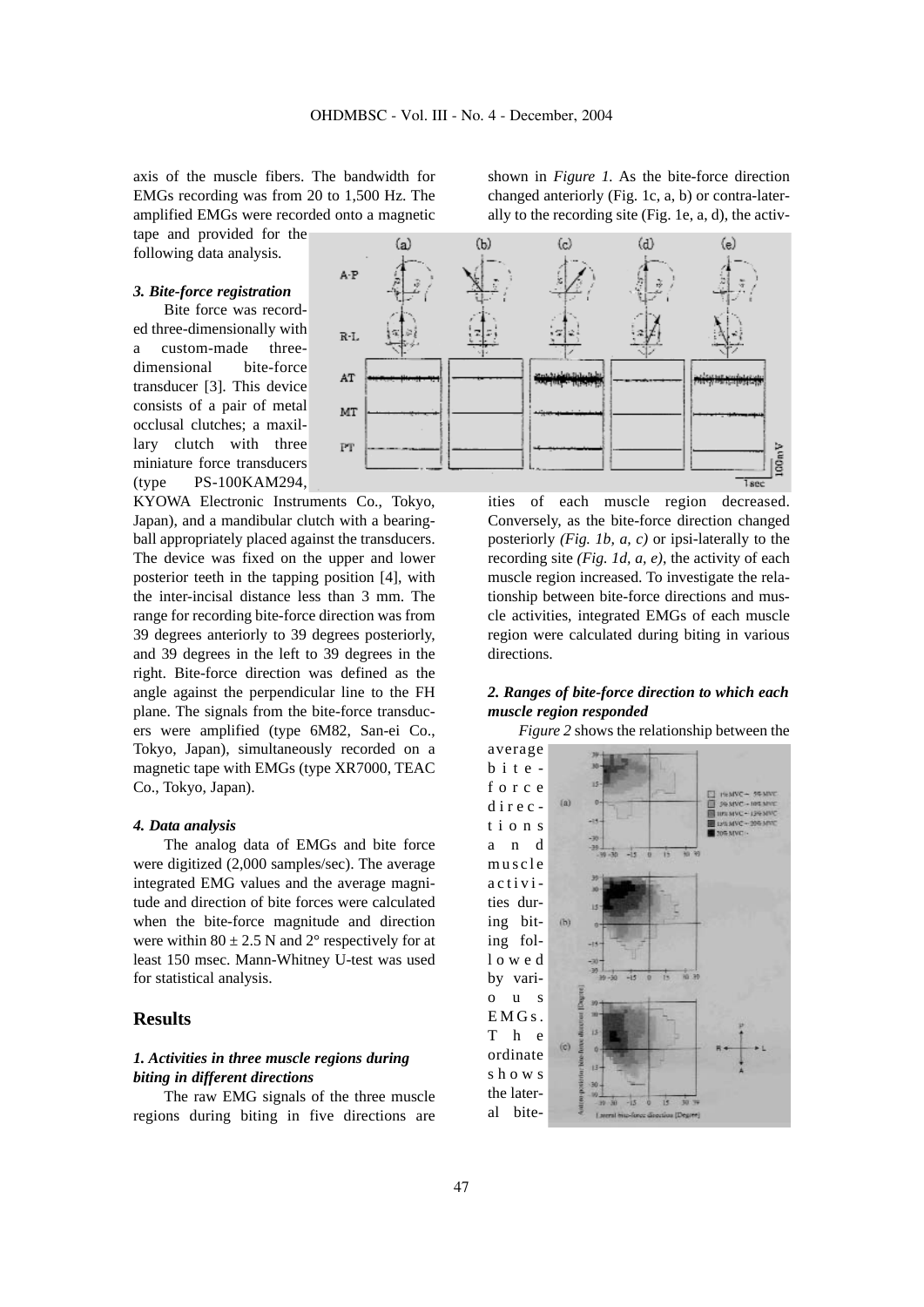force direction, and the abscissa shows the anterior-posterior bite-force direction. The range of bite-force directions to which each muscle responded (more than 1% MVC – Maximum Voluntary Clench) was wider in AT (Fig. 2c), and narrower in PT (Fig. 2a). It appeared that each muscle had a proper dynamic range as to biteforce directions.

In AT, the range of bite-force directions at high EMG activities (more than 20% MVC) was more anterior direction than the other two. Integrated EMG values to produce particular directions of bite force were different in the three muscle regions. These results suggested that the contribution of muscle activities to bite-force directions was different in each muscle region.

# *3. Bite-force directions at maximum EMG activities*

In all subjects, each muscle region had a specific direction shown by the highest EMG activity. *Figure 3* shows the mean bite-force directions calculated from the highest EMG activities. The mean bite-force directions at max-



imum EMG activities in AT was  $11.0 \pm 13.8$ degrees posteriorly and  $26.5 \pm 6.4$  degrees ipsilaterally. That in MT was  $31.0 \pm 5.9$  degrees posteriorly and  $27.0 \pm 8.3$  degrees ipsi-laterally, and

that in PT was  $33.5 \pm 6.9$  degrees posteriorly and  $25.5 \pm 6.2$  degrees ipsi-laterally. Significant differences were obtained between AT and MT, AT and PT ( $p<0.05$ , Mann-Whitney U-test) in anterior-posterior bite-force directions, but no significant difference was obtained in lateral bite-force directions. It was suggested that each muscle region had different functions, especially changing the bite-force antero-posteriorly.

# **Discussion**

In this experiment, the subjects were instructed to bite in various directions with arbitrary magnitudes of bite force. In addition, comparing the studies of van Eijden [5] and Blanksma et al. [2,6], the amount of vertical separation necessary for fixing the force device was much smaller. Therefore, the results obtained from the present study seemed to represent physiological features of the human temporal muscle.

The temporal muscle is usually partitioned into three parts and their action lines differ in orientation. The muscle fibers in AT and in PT have the capabilities to pull the mandible in anterior direction and in posterior direction, respectively. In this study, the bite-force direction calculated from highest EMG activities in AT was significantly anterior direction and those in MT and in PT were significantly posterior direction. It seemed that the directions of the muscle fibers dictated these results.

The range of bite-force direction to which the muscle responded was wider in AT and narrower in PT. This indicates that the function of each muscle region was different during biting. This result coincided with the results of Blanksma et al. [2], who reported the regional difference of the temporal muscle activities during biting in nine directions. We found that AT, MT and PT had specific dynamic ranges of biteforce directions and contributions of each muscle activities to bite-force directions were different. From our results, we concluded that AT, MT and PT had different functional roles in biteforce producing.